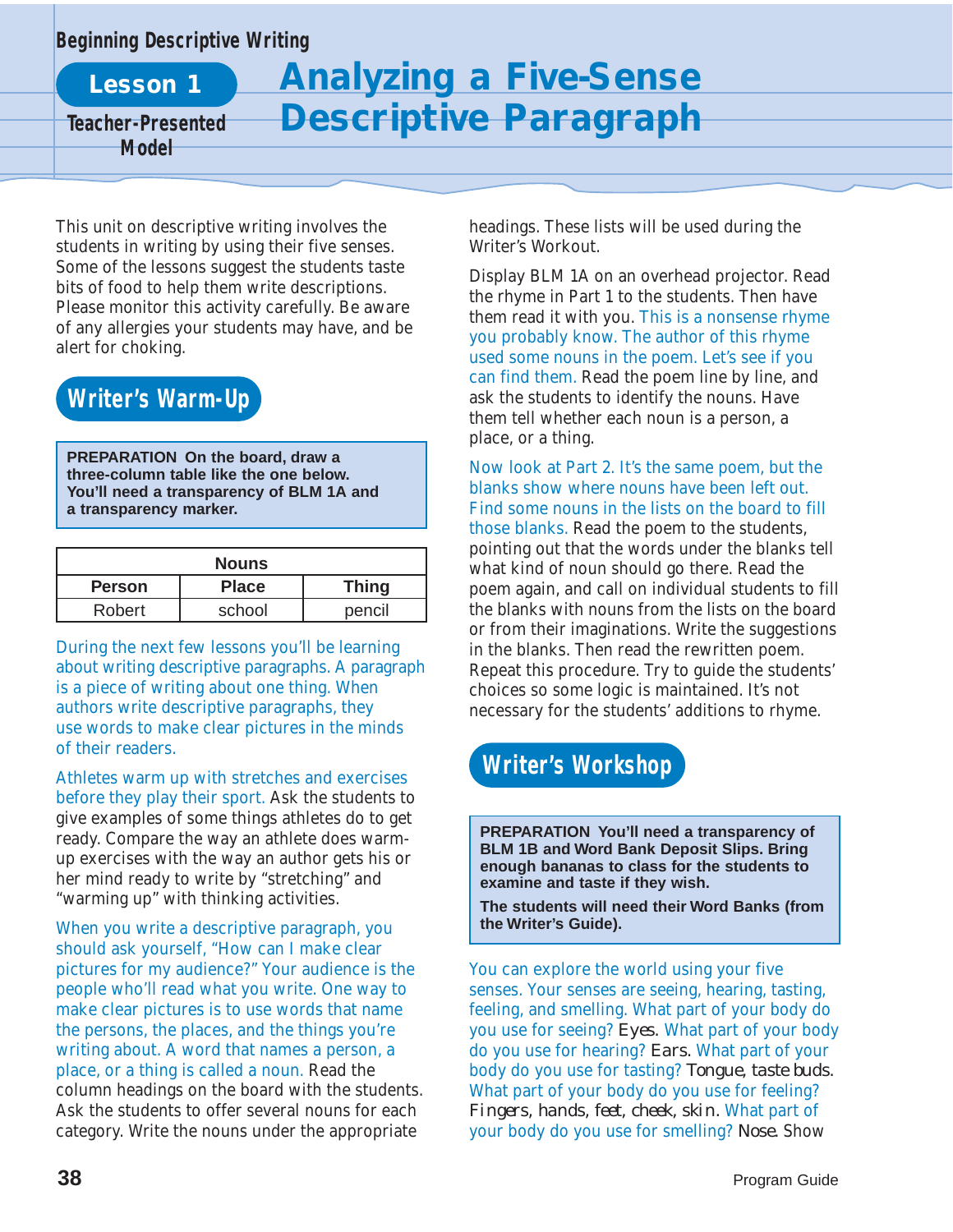the students a banana. Use your sense of sight to tell me about the banana or its skin. Ideas: *The skin is yellow.* Use your sense of smell to tell me about the banana or its skin. Ideas: *The banana smells fruity.* Use your sense of touch to tell me about the banana or its skin. Ideas: *The skin is smooth.* Use your sense of taste to tell me about the banana or its skin. Offer the students a taste of banana. Ideas: *The banana tastes sweet.* Use your sense of hearing to tell me about the banana or its skin. Ideas: *The skin makes a ripping sound if you peel it back.*

Explain to the students that you're going to read a descriptive paragraph to them. Mention that authors often read the work of other authors to get ideas. Tell them they'll be the audience. Encourage them to get a picture in their minds of what you read about. Display Paragraph 1 of BLM 1B. Read it to the students. What did the paragraph tell about? *A banana.* Could you picture that particular banana in your mind as I read the paragraph? *No.* Do you know how it smelled, tasted, felt, or sounded? *No.* Do you think the author did a good job of describing a banana? *No.*

The author who wrote about the banana didn't spend much time writing his first paragraph, so he was not happy with it. But when he examined a banana using all his senses as you did today, he realized he could tell more, so he wrote his descriptive paragraph again. Be ready to tell me what you think when I finish reading. Also be ready to tell me *why* you think it's better or not as good.

Uncover and read Paragraph 2 to the students. What did the second paragraph tell about? *A banana.* Could you picture that particular banana in your mind as I read the paragraph? *Yes.* Do you know how it smelled, tasted, felt, and sounded? *Yes.* Do you think the author did a better job of writing about a banana in Paragraph 2? *Yes.* 

A sentence is a group of words that tells who or what and what happens. A sentence begins with a capital letter and ends with a period or a question mark. Let's count the sentences in Paragraph 2. You can count the sentences in this paragraph by counting the number of periods. A period is a small dot at the end of a sentence. How many sentences are in Paragraph 2? *Seven.*

What does the beginning sentence tell about? Idea: *It says we can use our senses to tell about a banana.* The beginning sentence in this paragraph is the topic sentence. A topic sentence tells the reader what the paragraph is about. What is this paragraph about? *Bananas.* What's the topic of this paragraph? *Bananas.* Read the topic sentence in Paragraph 2. *I can use my five senses to tell about a banana.*

The next five sentences make up the middle of the paragraph. These are called detail sentences. They give more information about the topic. What does the second sentence tell about a banana? Idea: *It tells what we can see when we look at a banana's skin.* What does the third sentence tell about a banana? Idea: *It tells what a banana skin feels like.* Repeat for each sense sentence. Point out that the author wrote five sentences in the middle of his paragraph—one sentence for each of the senses.

The last sentence of a paragraph is called the closing sentence. It tells the reader the paragraph has ended. What does the closing sentence in this paragraph tell about? Idea: *It says a banana is a colorful and delicious fruit.* The seventh sentence is a closing sentence. It finishes the paragraph by saying something general about bananas. Write the paragraph plan on the board, and call attention to the pattern.

- 1 topic sentence at the beginning
- 5 sentences about senses in the middle
- +1 closing sentence at the end
- **7 sentences in all**

Authors collect words from many places so they can use them when they write. One way of organizing those words is to use a word bank. Word banks are great. If you make a withdrawal from a regular bank, the money is no longer there. If you make a withdrawal from a word bank, the word is still there. You can withdraw a word and use it many times. It's always still there.

Have the students look at their Word Banks and notice that the pages and columns in the Word Bank are in the order of the alphabet.

Now we'll add eight words to our Word Banks. We'll add the eight sense words from Paragraph 2 on BLM 1B *(yellow, smooth, fruity, sugary,*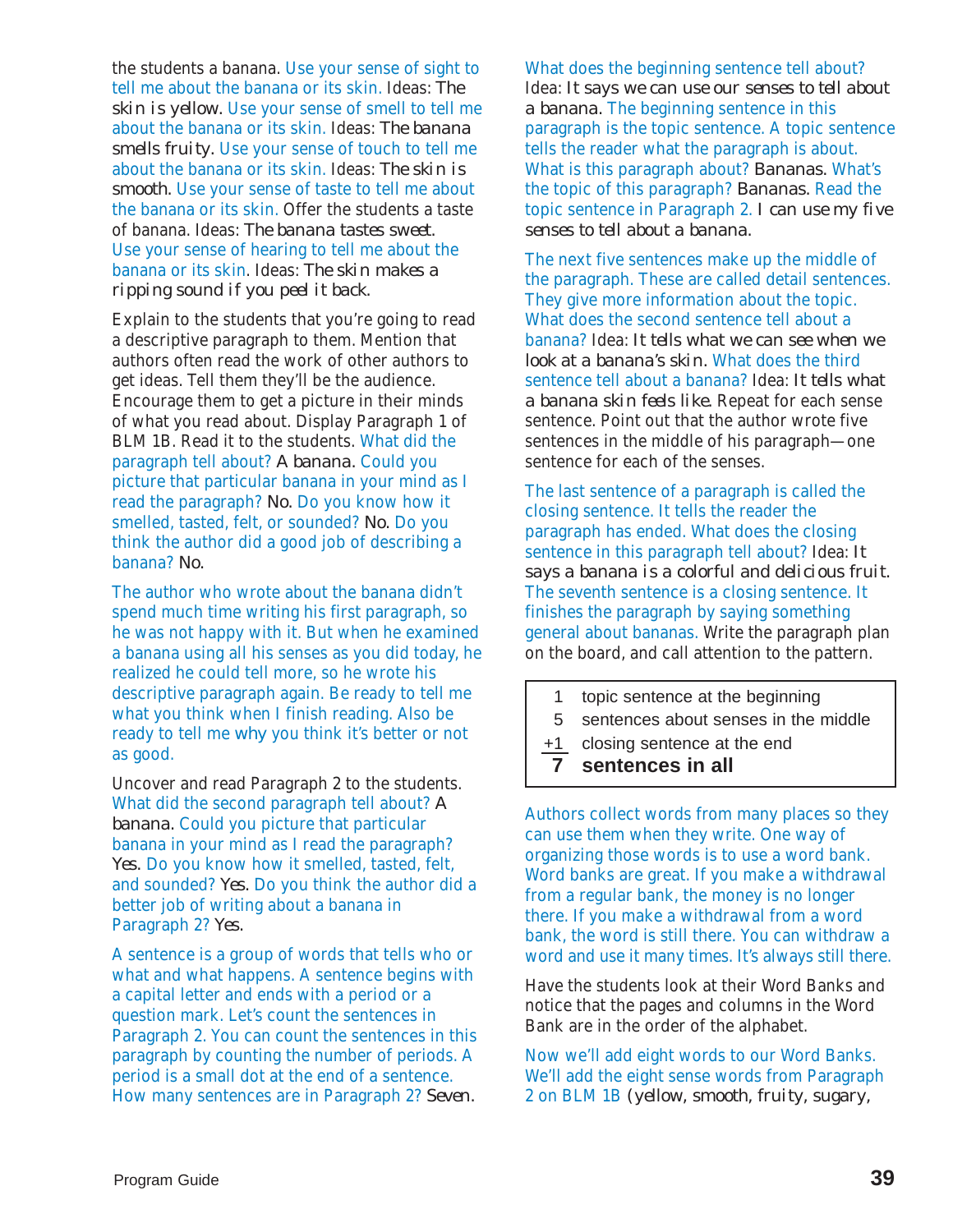*sweet, squishy, colorful, delicious).* Read the second sentence in Paragraph 2. Ask the students to name the "sight" word. *Yellow.* Have the students spell the word aloud. Have them name the beginning letter, *Y,* and locate the Y page in the Word Bank. *Page 12.* Tell the students to find the first empty line under *Y* and to write *yellow.* Spell the word again so the students can check their spelling. Continue until the students have entered the eight sense words.

#### **Writer's Workout**

**PREPARATION You'll need a transparency of BLM 1A.**

**Each student will need a copy of BLM 1A, a Word Bank Deposit Slip (from the Writer's Guide), and his or her Word Bank (from the Writer's Guide).**

**Read Part 1 with the students, and work with them to complete the first three lines in Part 2. The students can then complete the remaining lines independently or as a guided activity.**

Discuss with the students how athletes practice the same skill many times until they become good at it. Ask the students to give examples of skills athletes practice. Explain that the Writer's Workout will help them practice various writing skills. Have each student complete BLM 1A to reinforce the concept of nouns.

When people make a deposit at a bank, they add money to their account. Show the students the Word Bank Deposit Slip. Point out that they can use this deposit slip to deposit words in their Word Banks so they can withdraw the words later when they want to use them in their writing.

Have the students write their names and the date at the top of BLM 1A. Point to the words *Part 1.* These words say *Part 1.* The next words are *Nonsense Rhyme.* Read the nonsense rhyme to the students. Then have the students read the rhyme chorally.

Point to the words *Part 2.* These words say *Part 2.* The next words are *Using Naming Words (Nouns).* You already know what naming words are. What kinds of words are naming words? Idea: *Words that name people, places, and things.* What's another word for naming words? *Nouns.* You're going to write your own funny

poem using nouns from the chart on the board or nouns you choose and spell yourself.

Let's read the poem in Part 2 again so you'll remember what to do. Have the students read the first line of the poem. *Hey Diddle Diddle!* I'll read the next line. *The blank and the blank.* The word under the first blank tells what kind of naming word you should write on the line. The word under the first blank is *animal.* An animal is a special kind of thing. The word under the second blank says *thing.* What kind of word should you write in the first blank? Idea: *The name of an animal.* What kind of word should you write in the second blank? Idea: *The name of a thing.* Write the name of an animal in the first blank. If you don't know how to spell the word, write the sounds you hear. Circulate among the students as they write, giving encouragement and feedback. As you identify misspelled words, enter the correct spellings on the students' Word Bank Deposit Slips. Repeat for the next line.

Depending on the skill level of your students, you may now ask them to complete the remaining two lines independently, or you may continue to guide them. When the students have completed their worksheets, check to make sure each student has written the appropriate kind of noun in each blank. Have the students enter any words from their Word Bank Deposit Slips in their Word Banks. Remind them to look at the first letter of each word to help them find the appropriate page. The students may draw (on the back of their papers) an illustration of the funny poem they've written. Allow time for them to share their work.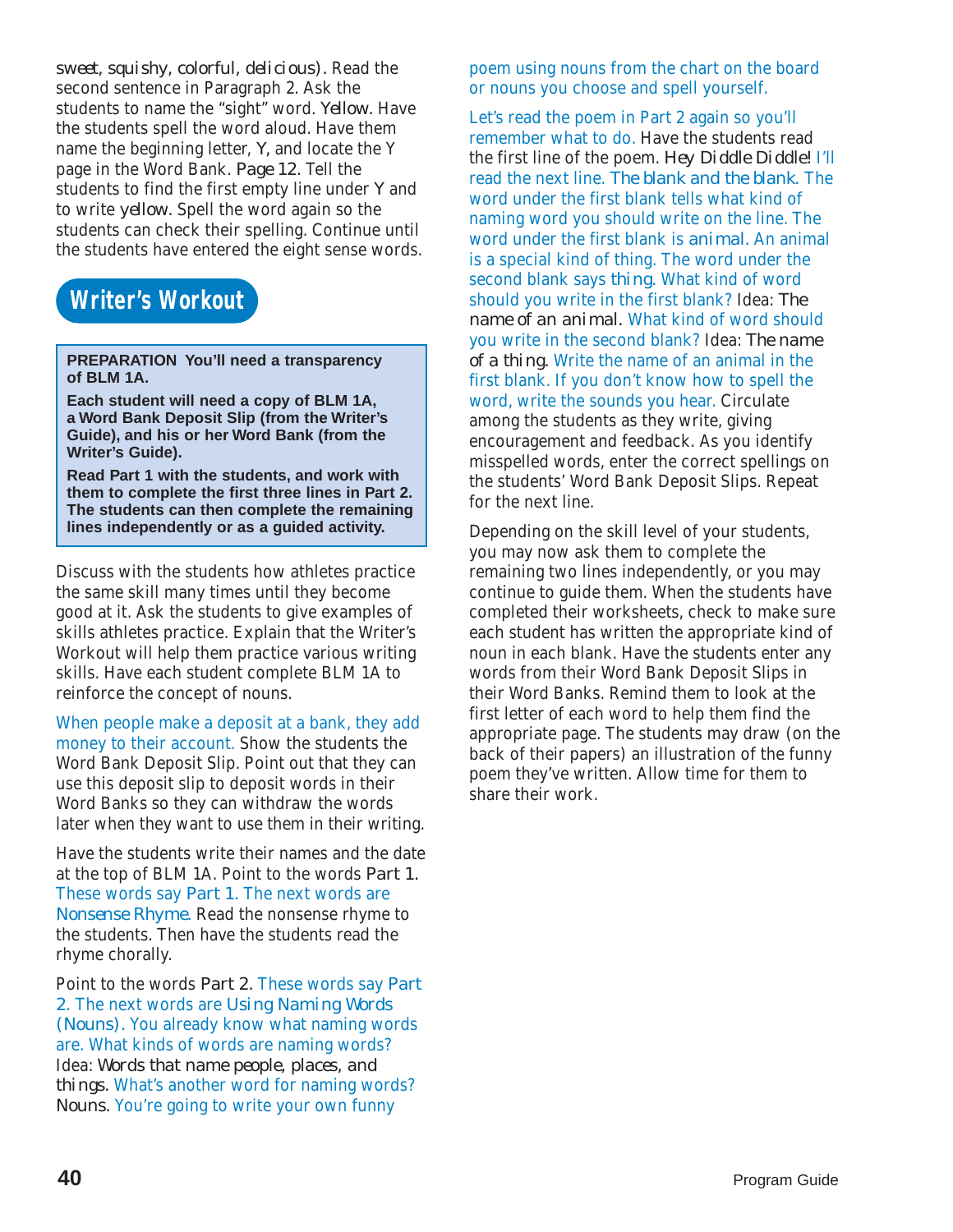# **Part 1 Nonsense Rhyme**

Hey Diddle Diddle!

The cat and the fiddle,

The cow jumped over the moon.

The little dog laughed to see such sport,

And the dish ran away with the spoon.

# **Part 2 Using Naming Words (Nouns)**